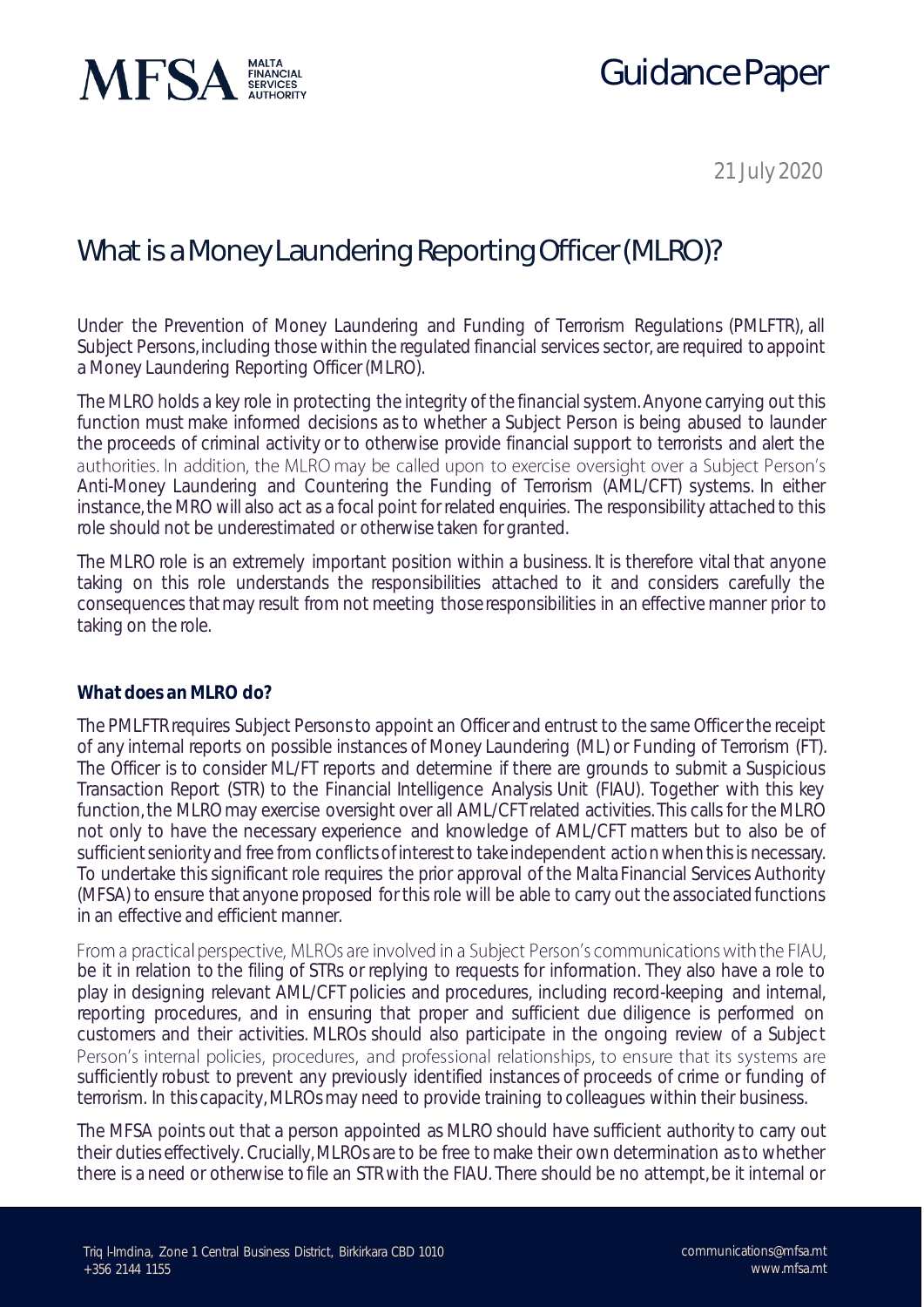

external, to exercise pressure on the MLRO or otherwise influence any decision with regards to how to proceed with respect to any suspicion of ML/FT. MLROs are also key in advising senior management about the risk exposure the Subject Person faces from ML/FT and how to manage that risk. Considering the diverse range of activities that a MLRO must perform, Subject Persons are to ensure that their MLRO has sufficient time to do so and that the MLRO is provided with the necessary human and technological resources to carry out these duties effectively. In particular, Subject Persons should consider whether the appointment of a designated employee is called for.

### **An Effective MLRO**

It goes without saying that dedication, honesty and integrity are fundamental traits for a MLRO. Similarly, senior management must be committed to giving their MLRO ongoing professional support. While there are currently no regulatory requirements for who should be appointed MLRO, there are several requirements that a Subject Person must meet when considering the MLRO's function within its overall organisational set-up.

#### **Authority and Independence**

An MLRO should hold a position of sufficient seniority within the Subject Person so that they can take the necessary decisions without undue pressure and, where necessary, challenge decisions that they consider ill-suited to protect the Subject Person from possible ML or FT abuse. Ensuring the MLRO's independence of judgement is also why the MLRO is to be free from conflicts of interest, be they pecuniary or otherwise. Contrasting functions or having one's remuneration dependent on financial parameters can unduly influence an MLRO when considering the best course of action to take.

#### **Knowledge and Confidentiality**

Any decision taken by the MLRO must be an informed one. Therefore, the MLRO is required to have access to any information the MLRO deems necessary to properly assess internal reports or to otherwise carry out any other AML/CFT function the MLRO may be responsible for. Given that the MLRO should be a senior and authoritative one, there should be no obstacle to the MLRO having access to relevant information.

The MLRO also needs to have a sound understanding of the day-to-day operations of the Subject Person which is why individuals holding specific positions within the organisation of the Subject Person are expressly barred from holding the role. This is also one of the reasons why the outsourcing of the MLRO position is not possible, other than in specific instances provided for by law. However, outsourcing is also prohibited due to the confidentiality that surrounds the work of the MLRO as the knowledge on reports made to the FIAU and on any request for information received from the same cannot be disclosed other than in those situations catered for under the PMLFTR.

A sound level of experience in not only AML/CFT but also Sanctions and Anti-bribery and Corruption is warranted. All aspects of financial crime that could ultimately result in ML must be included in the knowledge bank of an MLRO.